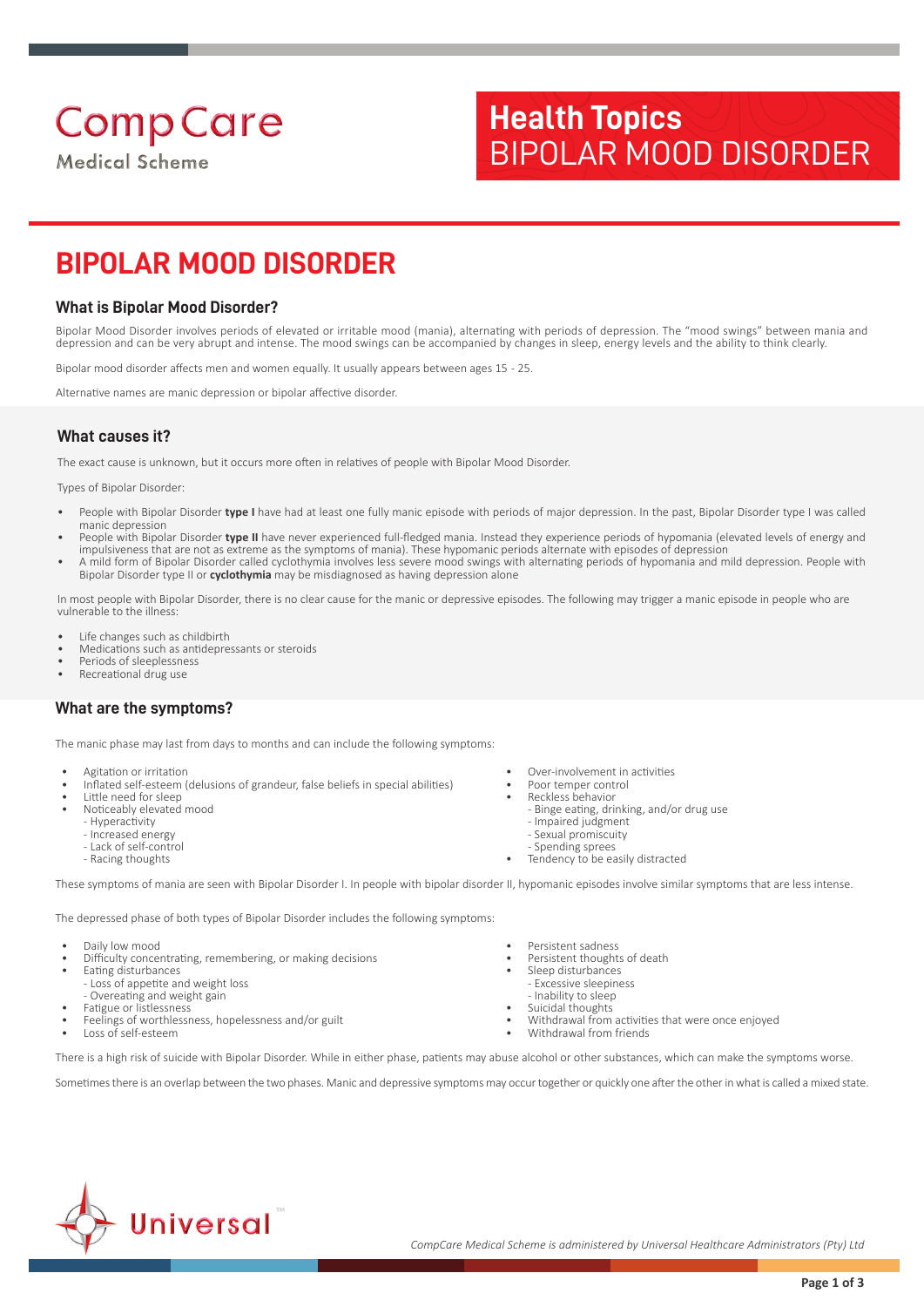## **How is it diagnosed?**

A diagnosis of Bipolar Disorder involves consideration of many factors. Bipolar disorder is not easy to diagnose and some people may have the disorder for years before the disorder is diagnosed.

The health care provider may do some or all of the following:

- Ask about your family medical history, particularly whether anyone has or had Bipolar Disorder
- Ask about your recent mood swings and for how long you've experienced them
- Observe your behaviour and mood
- Perform a thorough examination to identify or rule out physical causes for the symptoms
- Request laboratory tests to check for thyroid problems or drug levels • Speak with your family members to discuss their observations about your behaviour
- Take a medical history, including any medical problems you have and any medications you take

Note: Use of recreational drugs may be responsible for some symptoms, though this does not rule out Bipolar Disorder. Drug abuse may itself be a symptom of Bipolar Disorder.

## **How can bipolar mood disorder affect my health?**

Stopping or improperly taking medication can cause your symptoms to come back, and lead to the following complications:

- Alcohol and/or drug abuse as a strategy to "self-medicate"
- Personal relationships, work, and finances suffer
- Suicidal thoughts and behaviours

Suicide is a very real risk during both mania and depression. Suicidal thoughts, ideas, and gestures in people with Bipolar Disorder require immediate emergency attention.

#### **Treatment**

This illness is challenging to treat. Patients and their friends and family must be aware of the risks of neglecting to treat Bipolar Disorder.

Spells of depression or mania return in most patients, in spite of treatment. The major goals of treatment are to:

- Avoid cycling from one phase to another
- Avoid the need for a hospital stay
- Help the patient function as best as possible between episodes
- Prevent self-destructive behaviour, including suicide
- Reduce the severity and frequency of episodes

The doctor will first try to determine what may have triggered the mood episode, and identify any medical or emotional problems that might interfere with or complicate treatment.

Medicines called **mood stabilizers** are considered to be the first-line treatment. The following are commonly used mood stabilizers:

- Carbamazepine
- Lamotrigine
- Lithium
- Valproate (valproic acid)

Other anti-seizure medicines may also be tried.

Other medicines used to treat Bipolar Disorder include:

- Antipsychotic medicines (Zyprexa) and anti-anxiety medicines (benzodiazepines), which can be used to stabilize mood
- Anti-depressant medications can be added to mood-stabilizing medicines to treat depression. People with Bipolar Disorder are more likely to have manic or hypomanic episodes if they are put on antidepressants. Because of this, an antidepressant is usually only used in people who are also taking a mood stabilizer

Electroconvulsive therapy (ECT) may be used to treat the manic or depressive phase of bipolar disorder that does not respond to medication.

- ECT is a psychiatric treatment that uses an electrical current to cause a brief seizure of the central nervous system while the patient is under anaesthesia.
- ECT is the most effective treatment for depression that is not relieved with medications

Patients who are in the middle of manic or depressive episodes may need to stay in a hospital until their mood is stabilized and their behaviours are under control.

Different types of psychotherapy can help people. Therapy can help them change their behaviour and manage their lives. It can also help people get along better with family and friends.

Doctors are still trying to decide the best way to treat Bipolar Disorder in children and adolescents. Parents should consider the potential risks and benefits of treatment for their children.